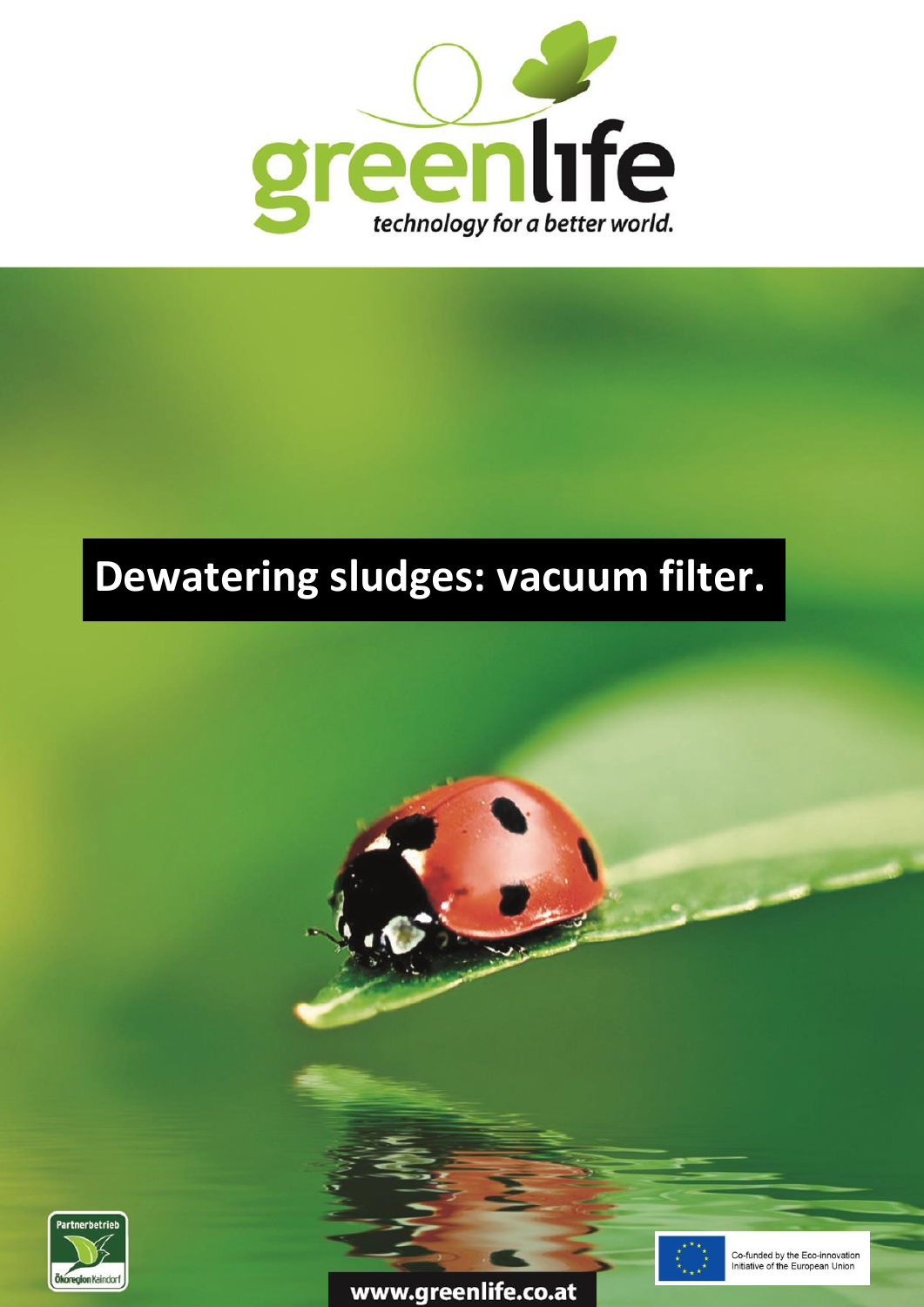

*Low energy consumption, high efficiency*



The vacuum filter is a method for dewatering of sewage sludges. It consumes less than 1 kWh/m<sup>3</sup> and thus significantly less energy than any other dewatering system.

The vacuum filter is virtually maintenance free, requires less chemical precipitants and achieves a high dry matter with only little energy consumption. The efficient dewatering is achieved through the use of ultra-fine filters with a diameter of 0.1 mm, low processing speed and the vacuum effect.

How it works: Wet sludges are pumped into the feed container, are taken up by a spiral and conveyed upwardly. Meanwhile the liquid content of the wet sludges is drawn through the perforated filter pipe by vacuum. The suction effect is increased by a drain pump. The solids are thickened and dehydrated on their way up in the filter column. At the upper end the solids are ejected and drawn off via a chute conveyor or a screw conveyor.

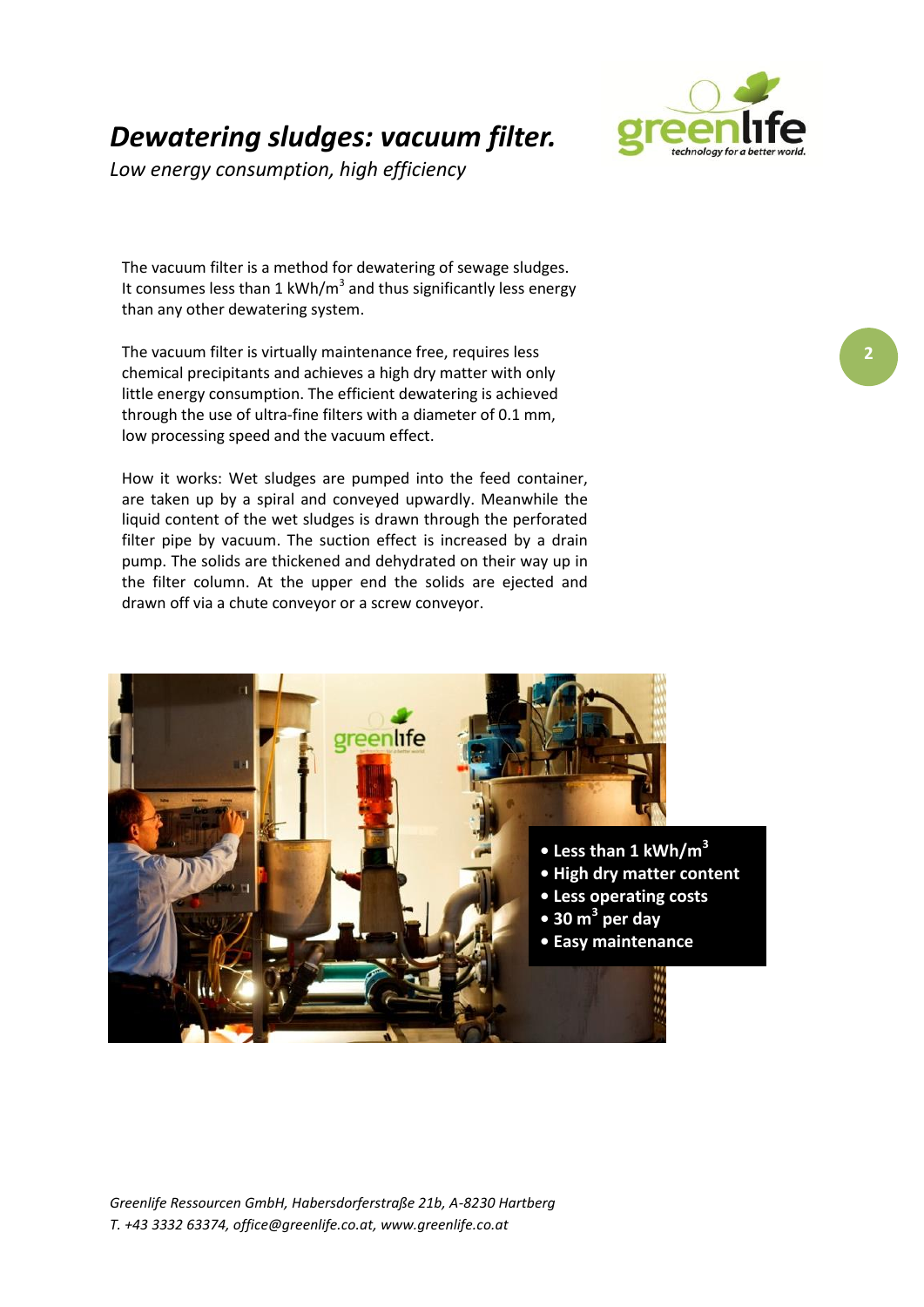

## *Dewatering sludges: vacuum filter.*

*Low energy consumption, high efficiency*





*Greenlife Ressourcen GmbH, Habersdorferstraße 21b, A-8230 Hartberg T. +43 3332 63374, office@greenlife.co.at, www.greenlife.co.at*